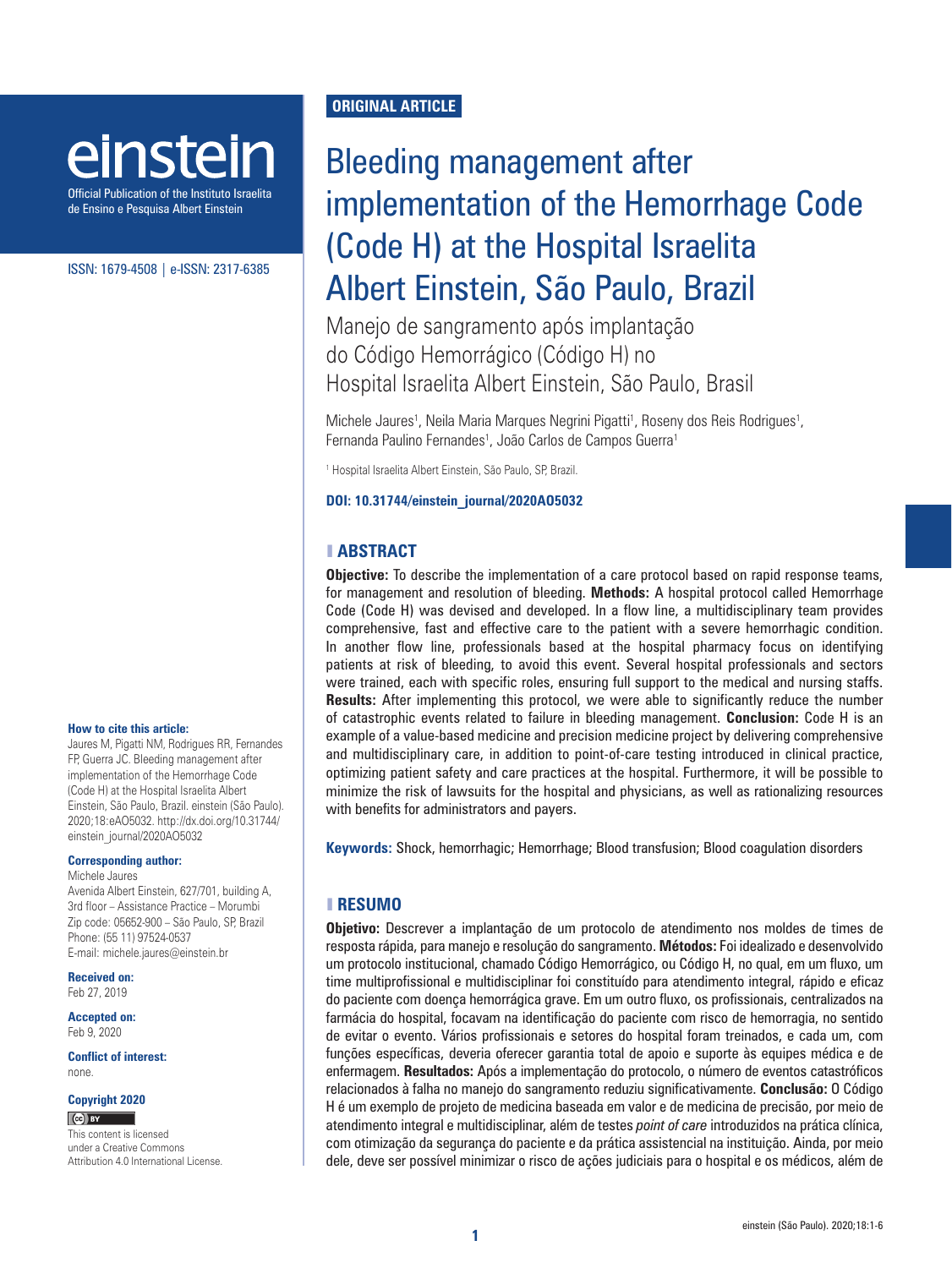racionalizar recursos, com benefícios para administradores e fontes pagadoras.

**Descritores:** Choque hemorrágico; Hemorragia; Transfusão de sangue; Transtornos da coagulação sanguínea

# ❚ **INTRODUCTION**

Severe hemorrhage is an important cause of mortality and morbidity in several clinical settings, including trauma, surgery and obstetrics. $(1-7)$  The estimated total number of deaths associated with hemorrhage and hemorrhagic shock is 1.9 million per year, worldwide.<sup>(8)</sup> Hemorrhagic shock is characterized by severe blood loss, which leads to inadequate oxygen delivery at cell level and quickly results in death. The median time from onset to death is 2 hours.(9)

Non-fatal hemorrhagic events require additional therapies, prolonged hospital stay, use of hemostatic agents, and discontinuing antithrombotic agents. This interruption, in turn, can result in a negative outcome for patients at risk for thrombosis.(1-6)

At the *Hospital Israelita Albert Einstein (HIAE)*, from January 2013 to April 2016, the number of catastrophic adverse events related to failure in bleeding management was  $29\%$  (n=14) among the total catastrophic adverse events at the organization  $(n=49)$  (Figure 1).

The cause of a hemorrhage can be complex, and its management may be limited due to redundant diagnostic tools $(10)$  and clinical protocols. One of the key points of a successful treatment is the timing of the intervention. In addition to rapid interventions, a coordination between the different services in the hospital environment and a preventive bleeding management plan are essential.(7)

Several hemorrhage management approaches have been described in the last decades. The most recent ones recommend rapid control of bleeding, early management of the coagulation disorder, maintenance of adequate perfusion, and minimization of the inflammatory response.(11)

During the root cause analysis (RCA) of catastrophic adverse events at the HIAE (Figure 2), it was observed that the failures occurred due to lack of early recognition of bleeding, treatment failures, and



**Figure 1.** Catastrophic adverse events associated with inadequate bleeding management



SAE: serious adverse event.

**Figure 2.** Description of catastrophic adverse events due to failure in bleeding management from January 2013 to April 2016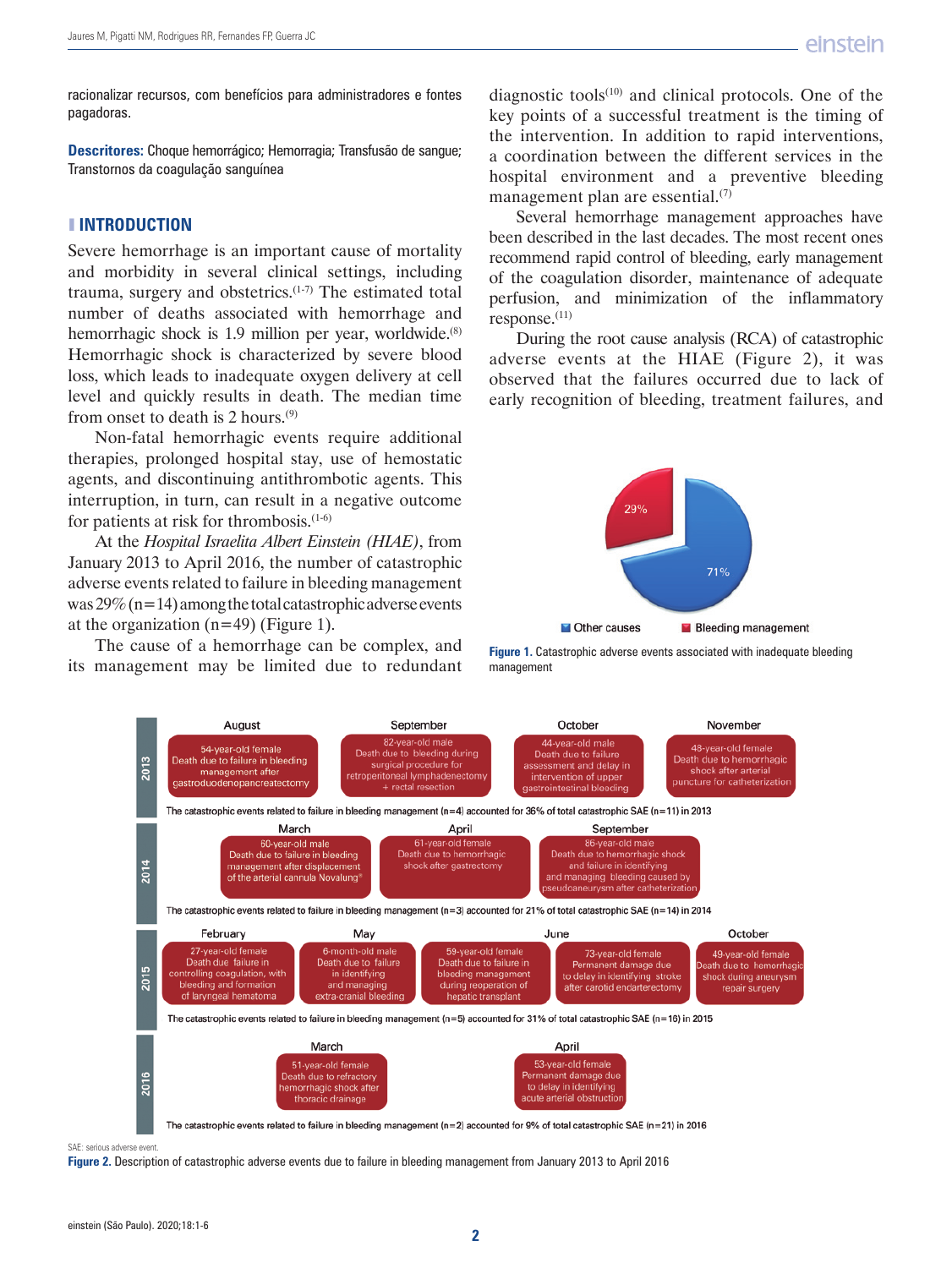the lack of logistical planning and communication between the hospital support areas involved in diagnosis and treatment of patients, resulting in delayed diagnosis and patient care.

In 2004, the Institute for Healthcare Improvement (IHI), through "The 100,000 Lives" campaign, recommended the deployment of rapid response teams (RRT) in hospitals, as one of six strategies to reduce the occurrence of unexpected deaths. Rapid response teams is a group of professionals with expertise in critical/ intensive care, which should be quickly called at the patients' bedside.

The RRT strategy raises the hypothesis that the implementation of a multidisciplinary protocol could avoid adverse events related to failures in management and recognition of a hemorrhagic shock.

# ❚ **OBJECTIVE**

To describe the implementation of a rapid response team health care protocol, for the management and resolution of bleeding conditions.

# ❚ **METHODS**

This was a retrospective experience report, on the actions taken for the implementation of the Hemorrhage Code, or Code H, a value-based medicine and precision medicine project, from May 2016 to June 2019. With this protocol, through comprehensive and multidisciplinary care, and point-of-care testing introduced in clinical practice, patient safety and health care practices have been improved.

The main objectives of Code H are early identification of signs and symptoms of bleeding, and the rapid implementation of treatment, through the emergency services of the hospital. This protocol requires a wellcoordinated team from different departments of the hospital, such as the intensive care unit (ICU), anesthesia team, blood bank, clinical laboratory, diagnostic imaging services, vascular intervention team and operating room (Figure 3).

The parameters used to activate the Code H, the so-called "trigger points," are described in table1.

Process and outcome indicators for actions before and after Code H were recorded between January



# **Code H calling flowchart**

\* Trauma patient: the trauma team should be called.

OR: operating room; SBP: systolic blood pressure; DBP: diastolic blood pressure; HR: heart rate; SMT: surgical medical team; VR: vascular radiology; ICU: intensive care unit; US: ultrasound; CT: computed tomography; Na: so calcium; TEG: thromboelastogram.

**Figure 3.** Hemorrhage Code (Code H) care flowchart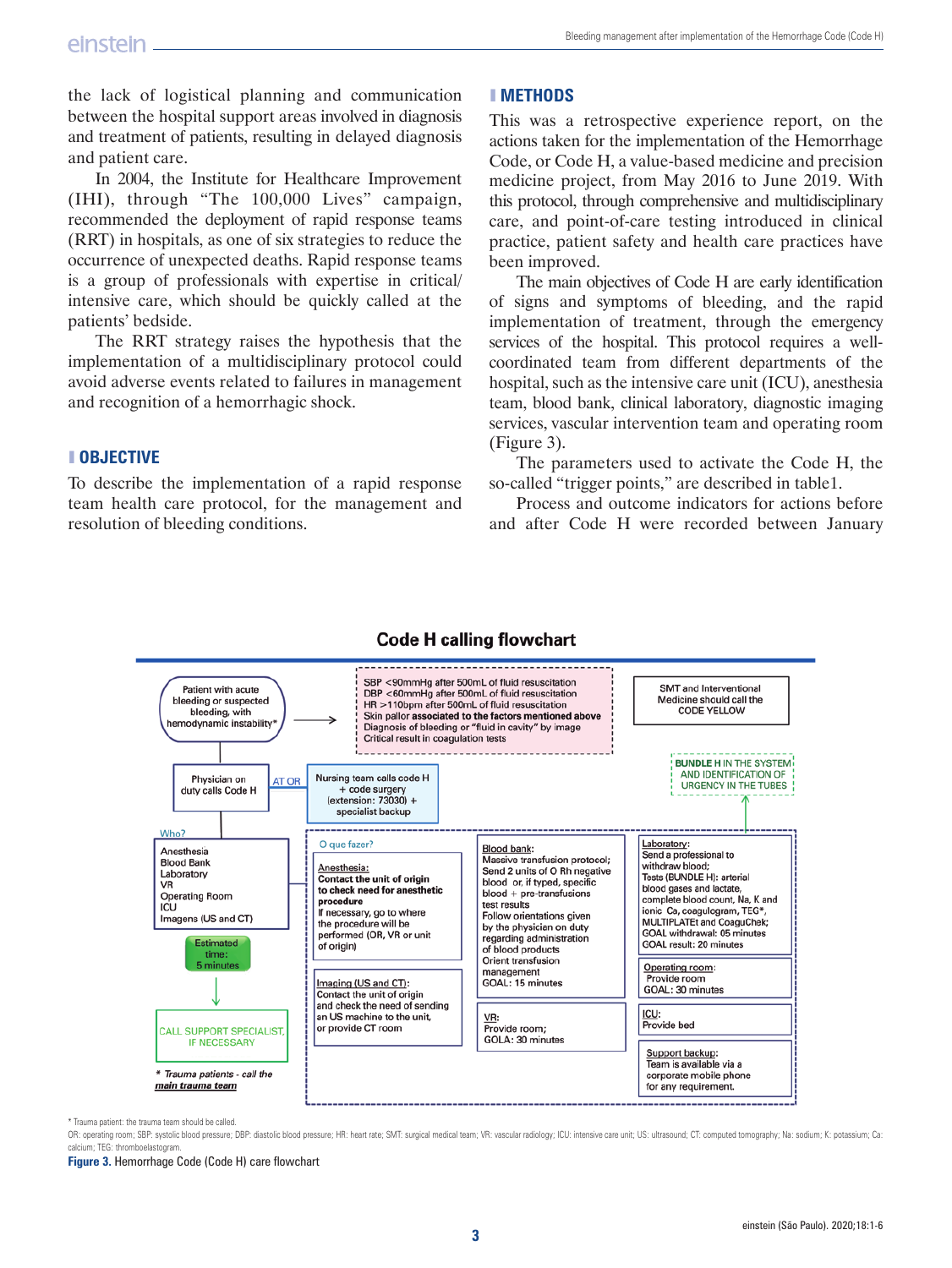#### **Table 1.** Trigger points

| 1. Systolic blood pressure ≤90mmHq                                                       |  |
|------------------------------------------------------------------------------------------|--|
| 2. Mean diastolic blood pressure $\leq 60$ mmHq                                          |  |
| 3. Heart rate $\geq$ 110bpm                                                              |  |
| 4. Skin and mucosal pallor associated with imaging tests that point to "active bleeding" |  |
| 5. Hematoma or collection suggestive of bleeding in cavities                             |  |
| 6. Critical results in clotting tests                                                    |  |

2013 and June 2019. The measurements and analyses focused on the following metrics: number of adverse events related to inadequate management of bleeding, and number of Code H activations, as of May 2016.

The ethical aspects of the report were respected, since this was a retrospective data survey in medical records, which did not interfere with the care received by the patients. The present study did not require the Informed Consent Form.

Following international bleeding management recommendations and through a multidisciplinary analysis of catastrophic adverse events, a plan of action was designed to ensure rapid bleeding control, early management of coagulation disorders, maintenance of adequate perfusion, and supply of adequate services in a timely manner, according to the causes of the bleeding.

Thus, as one or more trigger point criteria are identified, the Code H is activated by calling a specific phone number at the patient care location. Automatically, all related services are notified of the call (laboratory, blood bank, operating room, interventional radiology, imaging services, ICU, endoscopy, emergency room surgeon, transport service and the hospital anesthesia care team), with the response times recommended by the protocol (Figure 3).

From then on, a series of sequential and parallel actions are performed by different healthcare professionals (Figure 3):

- Nursing professionals initiate or maintain patient warming measures, interrupt medications that potentiate bleeding (such as antiplatelet, anticoagulant and thrombolytic drugs) and quantify the bleeding. This helps the medical decision-making process to implement blood transfusion protocols.
- Medical professionals are responsible for deciding whether or not to start transfusion of blood components immediately, and for making efforts to maintain normothermia and quickly regulate serum calcium levels and physiological blood pH.

In addition, they identify whether the hemorrhagic shock has a surgical or coagulopathic etiology, in order to forward the patient to the correct site as soon as possible for a swift resolution of the bleeding.

- The laboratory staff ensures that sample collection is carried out within 5 minutes after the Code H activation, and that the results are released within the next 20 minutes. The Code H collection bundle includes a complete blood count with platelets, arterial blood gases and lactate levels, coagulogram with serum fibrinogen concentration, ionic calcium levels, CoaguChek for point-of-care international normalized ratio (INR) measurement at the bedside, thromboelastometry, and platelet function assessment tests.
- The blood bank staff is responsible for providing the transport of two units of group O Rh negative red blood cell concentrates within the first 20 minutes of the activation. If the physician responsible for the activation launches a massive transfusion protocol, the blood bank staff is responsible for maintaining the flow of blood components, as required by the circumstances of the patient's condition.

The services for surgical or clinical resolution of bleeding are activated to provide a bed, according to the need indicated by the physician.

# ❚ **RESULTS**

The implementation of a multidisciplinary protocol required continuous training of all members involved. The training of the teams, the profile and the performance of the professionals were the main success factors for the positive result of Code H. These professionals demonstrated to be endowed with technical skills, systemic vision, situational awareness, and practical problem-solving abilities, for bleeding recognition and management. In the initial stage, approximately 530 employees were trained, which corresponded to more than 1,100 hours of training.

From the implementation until June 2019, the Code H was activated 227 times (Figure 4). We observed an underutilization of the code at the beginning of its implementation, an excessive activation in the medium term, and a subsequent adaptation of the activation in the following periods.

One of the most important causes for not activating the Code H was based on the perception of the physician responsible for the patient, on his ability to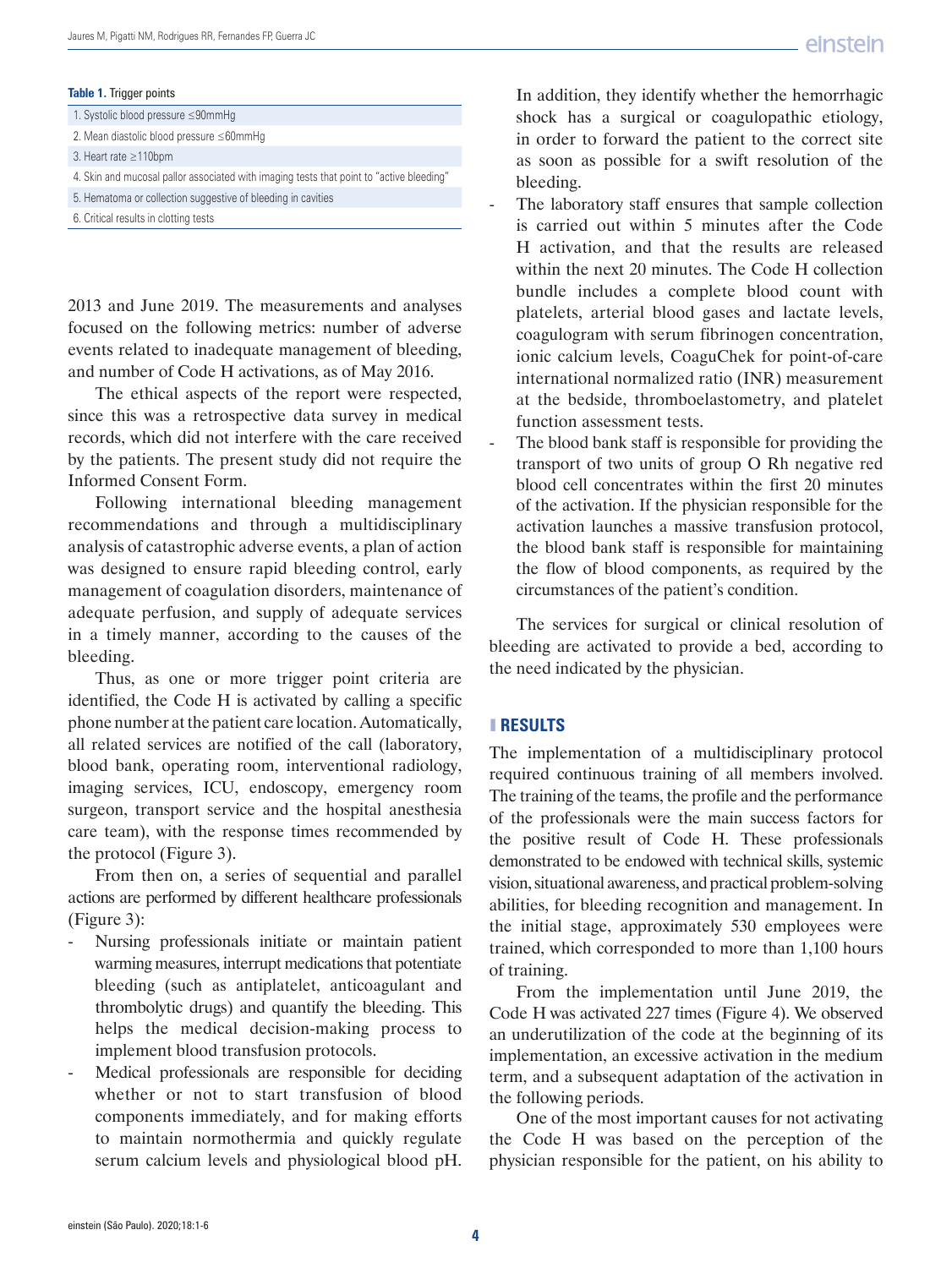# einstein



**Figure 4.** Number of Code H activations in the period from May 2016 to June 2019

manage the hemorrhagic condition without the need for other support teams. The continuous training and the unconditional support of the organization to train the teams were decisive for a change in culture, and an increase in the volume of activations.

The organization has been working with models of care using RRT since 2005 with great success, and the creation of the bleeding management code based on this structure brought familiarity to the teams and a quick dissemination of easiness of accessibility of services with the activation. Before the proposed model, the various needs, such as reservation of blood bags, operating rooms or exams, were carried out individually and not sequentially, causing delays in patient care.

After the implementation of the Code H, in May 2016, up to June 2019, there was a significant decrease in the number of catastrophic adverse events related to failures in bleeding management (only one case in 2017), as shown in figure 5.

### ❚ **DISCUSSION**

Hemorrhage as a result of surgical procedures or due to coagulation disorders occurs within the statistics of complications of some procedures.<sup>(1-7)</sup> Interventions to control the bleeding and hemostatic resuscitation have proven to be useful in decreasing mortality from hemorrhagic injury.(12)

In the Stop The Bleed campaign the following elements were described as essential for the control of bleeding: evaluation of patients at risk of coagulopathic bleeding; immediate treatment of bleeding and coagulation disorder as soon as they develop; continuous observation of the response to interventions; and development of strategies to avoid secondary bleeding and coagulation disorders.(13)

Root cause analysis is one of the risk management tools widely used at the organization. In the present study, RCA was associated with the expertise of the RRT in the preparation of a multidisciplinary and sequenced protocol for bleeding management. Since its creation in the 2000s, RRTs have been implemented in different parts of the world and in diverse clinical cases, with much success.(14)

Code H also adds the following as important elements: the response time, the allocation of the patient in the correct place, and multidisciplinary and multisectoral coordination.

It is important to highlight a positive aspect involved in the formation of multidisciplinary teams arising from their training for the implementation of Code H. The information base and the guidelines provided to the teams brought greater involvement and perception of



SAE: severe adverse event; HS: hemorrhagic shock.

**Figure 5.** Evolution of total and hemorrhagic shock-related catastrophic adverse events before and after the implementation of the Hemorrhage Code (Code H)